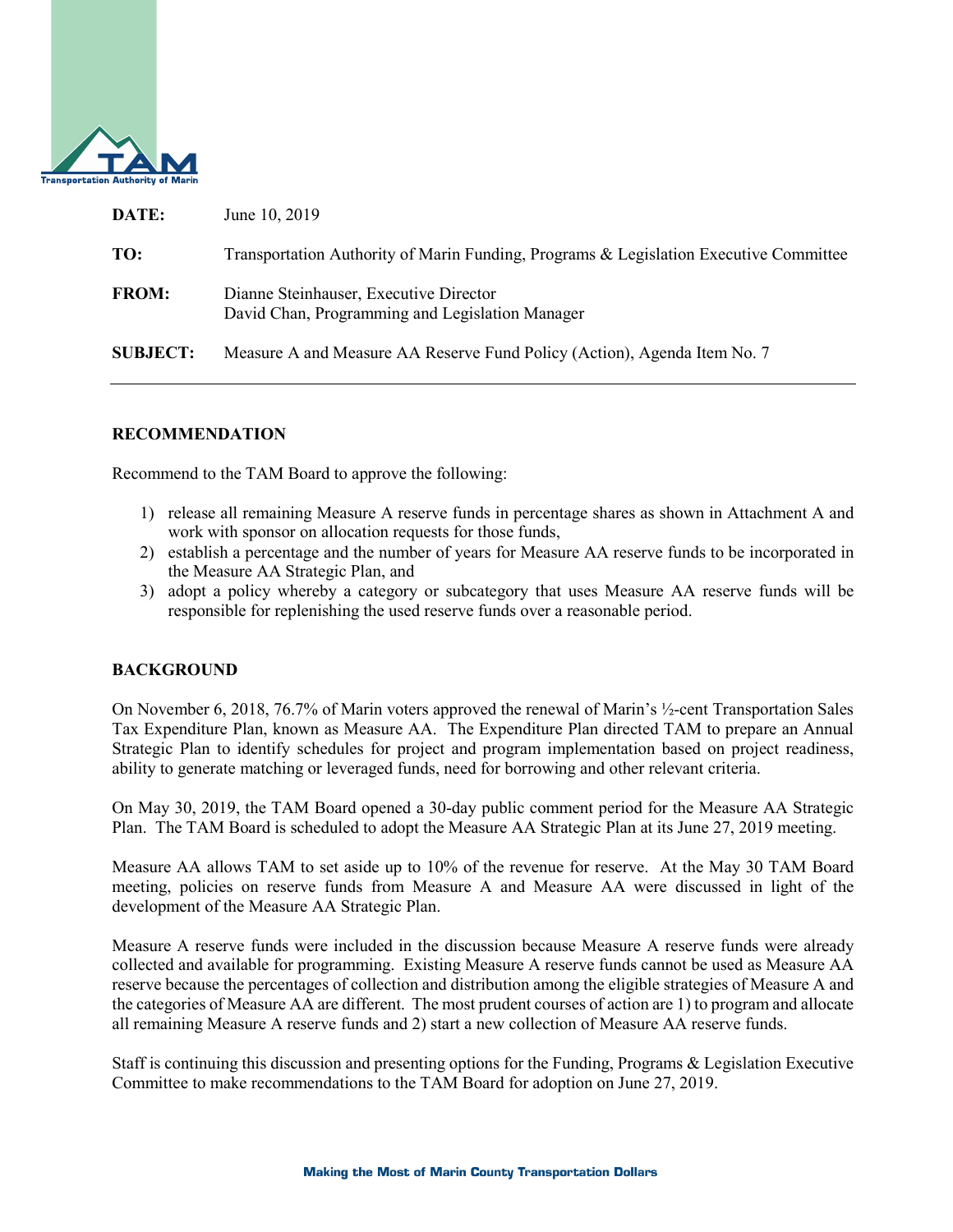### **MEASURE A RESERVE FUNDS**

TAM had previously collected approximately \$5.38 million reserve funds under Measure A in the first five years of full revenue collection. In February 2017, TAM allocated approximately \$1.88 million in proportional percentages to the three eligible Strategies of Measure A. The Measure A reserve has been replenished since 2017 totals \$5.38 million.

Staff is proposing to distribute all reserve funds collected under Measure A in the same proportional percentage under which they were collected. Funds would immediately be available to each sub-strategy.

Attachment A illustrates the exact reserve amount available to each of the sub-strategies and/or local agencies.

# **MEASURE AA RESERVE FUNDS**

In accordance to the Expenditure Plan, TAM has "the ability to set aside a reserve fund of up to 10% of the annual transportation sales tax receipts for contingencies, to ensure a cushion if economic decline occurs that adversely affects the collection of the sales tax."

In addition to providing a cushion if collection of sales tax declines, reserve funds also allow TAM to react to unforeseen emergencies and assist projects and programs with deficits that have no other recourses of closing the funding gap. Under the Measure A Program, reserve funds were used exactly as intended when reserve funds were allocated to Marin Transit to close the funding deficit for the Bus Facility at Redwood and Grant in Novato.

Staff is proposing to set aside reserve funds under the Measure AA Strategic Plan. Staff is engaging the FPL Executive Committee to discuss the percentage and the collection period (number of years).

A larger percentage, such as 5%, collected would generate the targeted amount over a shorter period of time but the financial impacts would be greater over that period of time. A smaller percentage, such as 2.5%, would take longer to collect the similar amount but the financial impacts to the categories and sponsors would be less over the collection period. Note that in the current healthy funding environment for transportation projects/program with strong sales tax collection from the prior years, increased revenue from SB1, and potentially funds from RM 3, this setting aside of reserve should have minimum impact on the funding recipients but can prepare TAM for the upcoming economic downturn.

The following scenarios illustrate the amounts of reserve funds that can be collected over a defined time period:

- collect 5% for five years generate approximately \$7.23 million,
- collect 2.5% for 10 years generate approximately \$7.7 million, and
- collect 2.5% for seven years generate approximately \$5.2 million.

Staff is proposing a targeted amount of reserve funds no less than \$5 million since an amount smaller than \$5 million may be not be enough to defray poor revenue collection from economic decline or deficits from critical projects and programs, including large capital construction projects.

Staff is also proposing a policy whereby a category or subcategory that uses Measure AA reserve funds will be responsible for replenishing the used reserve funds over a reasonable period. Under this policy, the release of reserve funds to one category or subcategory would not trigger the need to release reserve funds to all categories and subcategories by percentage. Only the category or subcategory in need of reserve funds will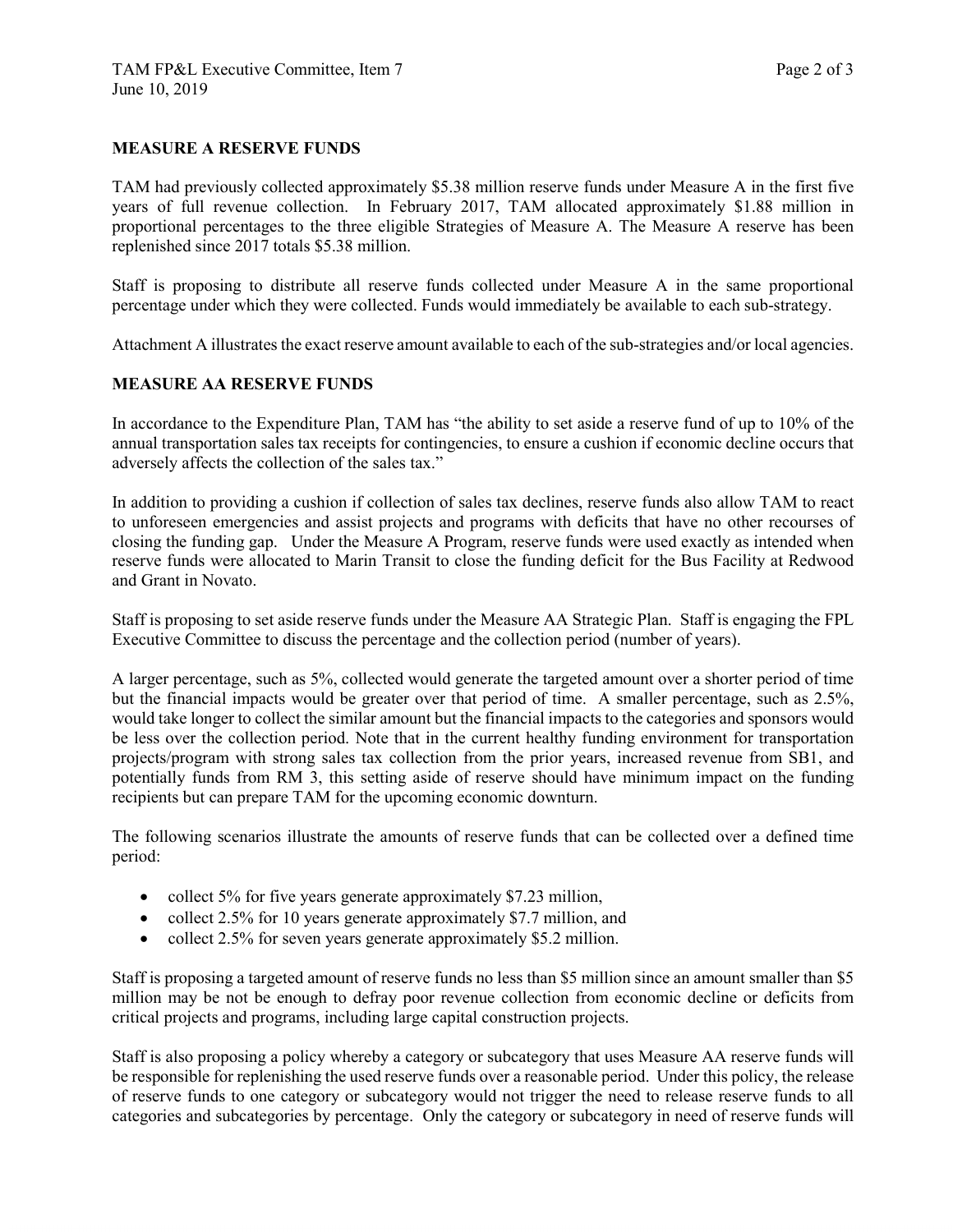receive reserve funds and only that category or subcategory will be responsible for replenishing the used reserve funds.

### **FISCAL IMPACTS**

Upon approval by the Board, TAM's Proposed FY2019-20 Annual Budget and the Measure AA Strategic Plan will be amended accordingly to accommodate the availability of Measure A reserve funds and incorporate the percentage of reserve funds for Measure AA.

### **NEXT STEPS**

Present the recommendations to the TAM Board on June 27, 2019 for approval. Upon approval by the TAM Board, Measure A reserve funds as shown in Attachment A will be made available for allocation requests from designated sponsors. The percentage on Measure AA reserve funds as adopted by the TAM Board will be incorporated in the Measure AA Strategic Plan Revenue and Expenditure Worksheets before they are finalized.

# **ATTACHMENT**

Attachment A – Measure A Reserve Funds Programming Proposal